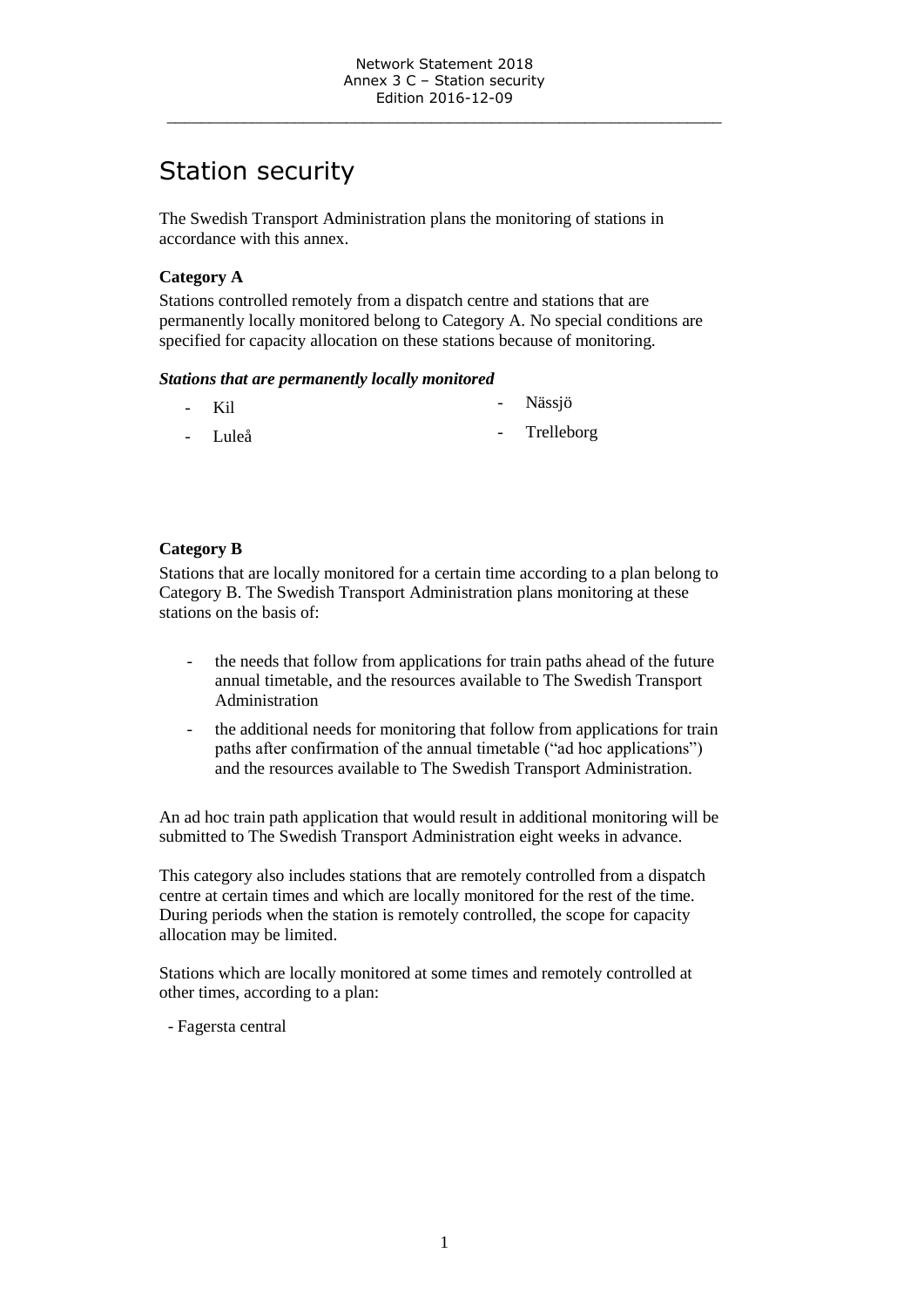\_\_\_\_\_\_\_\_\_\_\_\_\_\_\_\_\_\_\_\_\_\_\_\_\_\_\_\_\_\_\_\_\_\_\_\_\_\_\_\_\_\_\_\_\_\_\_\_\_\_\_\_\_\_\_\_\_\_\_\_\_\_\_\_\_

## **Stations which are locally monitored at some times, according to a plan:**

- Bengtsfors
- Berga
- Blomstermåla
- Bofors
- Borås
- Bäckebron
- Dingle
- Eksjö
- Forshem
- Fristad
- Hjältevad
- Hultsfred
- Kisa
- Landeryd
- Lidköping
- Ljung
- Lycksele
- Mariestad
- Mora
- Munkedal
- Mönsterås
- Mörlunda
- Nykroppa (fjärrstyrs från Daglösen)
- Olofström
- Oskarshamn
- Rottneros
- Skene
- Smedjebacken
- Smålandstenar
- Storfors
- Strömstad
- Sunne
- Tanum
- Torsby
- Torup
- Veddige
- Vetlanda
- Vimmerby
- Viskafors
- Värnamo